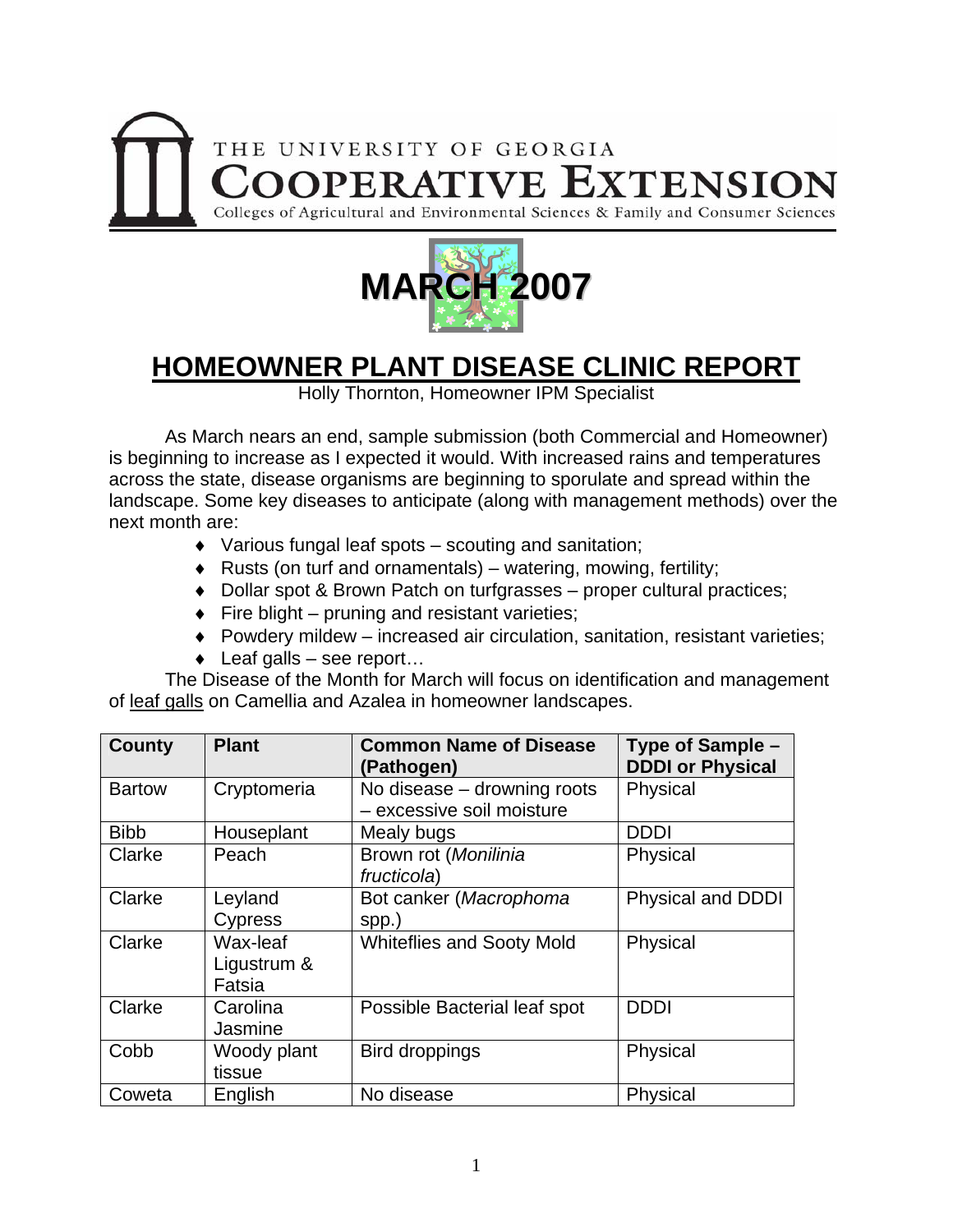|               | Boxwood       |                               |                          |
|---------------|---------------|-------------------------------|--------------------------|
| Gwinnett      | Schefflera    | Possible virus infection      | <b>DDDI</b>              |
| Henry         | Pin Oak       | Scale infestation & Cordyceps | <b>Physical and DDDI</b> |
| Monroe        | Zoysia        | Earthstars                    | <b>DDDI</b>              |
| Monroe        | Indian        | Entomosporium leaf spot       | <b>DDDI</b>              |
|               | Hawthorne     | Entomosporium spp.)           |                          |
| Muscogee      | Camellia      | No disease - environmental    | <b>DDDI</b>              |
| Richmond      | Chamaecyparis | Phomopsis twig blight         | Physical                 |
|               | obtusa var.   | (Phomopsis spp.)              |                          |
|               | Crippsii      |                               |                          |
| Richmond      | Chamaecyparis | No disease                    | Physical                 |
|               | obtusa var.   |                               |                          |
|               | Hinoki        |                               |                          |
| <b>Toombs</b> | Gardenia      | Possible environmental        | <b>DDDI</b>              |
|               |               | and/or fungal leaf spot       |                          |

## **DISEASE OF THE MONTH**

## **LEAF GALLS**

 Leaf galls are commonly seen in the spring in Georgia on various woody ornamentals. You are likely to see the symptoms of this fungal disease in early spring during moist, cool weather on both azaleas and camellias. The fungal organism involved is an obligate parasite in the genus *Exobasidium*. The species name will vary depending on the host plant on which it parasitizes. The disease is more serious in areas where there is poor air circulation and excessive moisture. It will also be more prevalent on new tender leaf buds, leaves, and shoots (older mature leaves are usually not susceptible).

 Symptoms of the disease are shown below as thickened, enlarged, fleshy, abnormal leaf tissue. The galls or infected areas will turn from a light green to a white or pink color. The undersides of the galls eventually rupture producing white, velvety masses of spores that will be released and cause subsequent infections.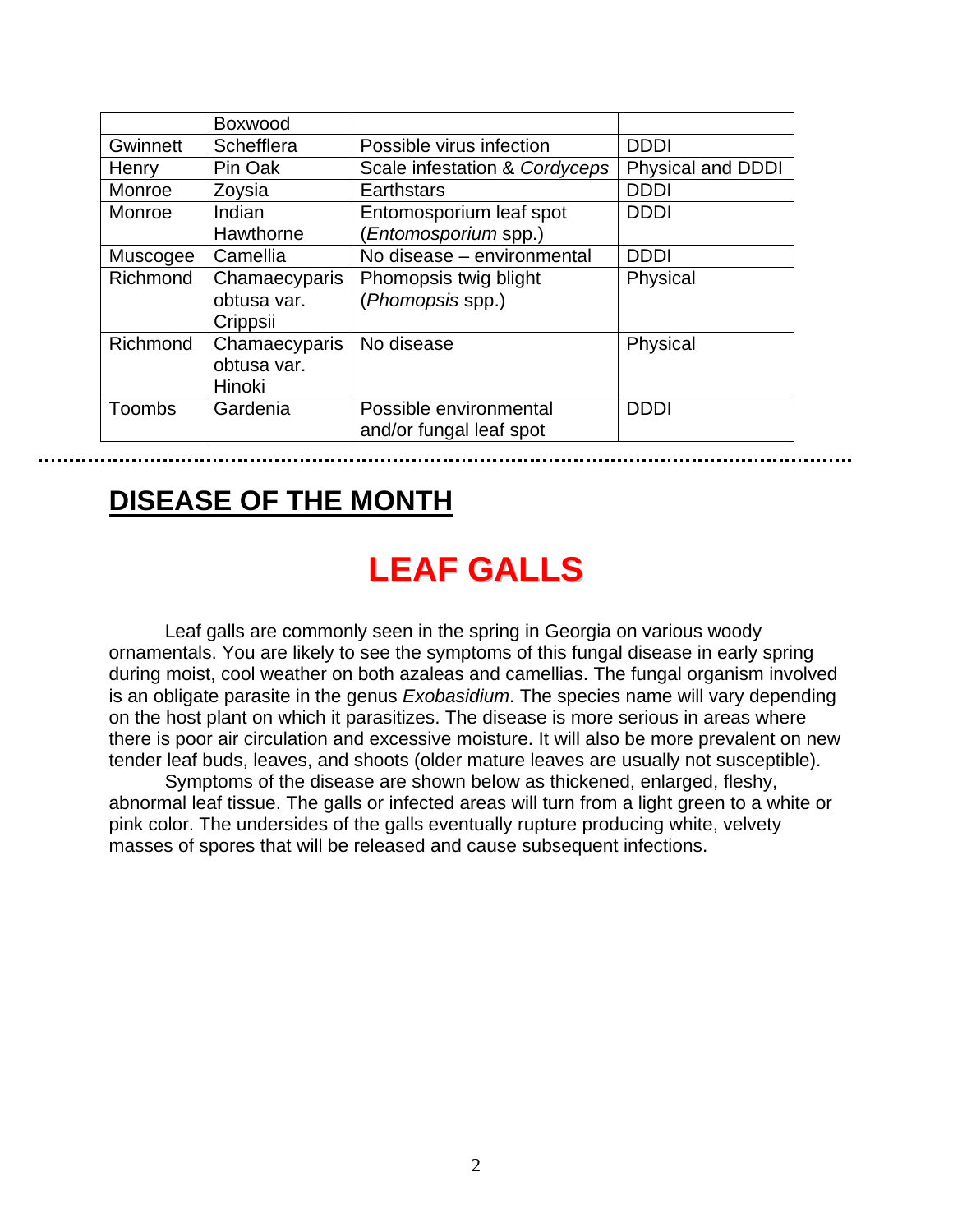

**Infected Camellia leaf – thickened, succulent leaves –** *Exobasidium camelliae* 

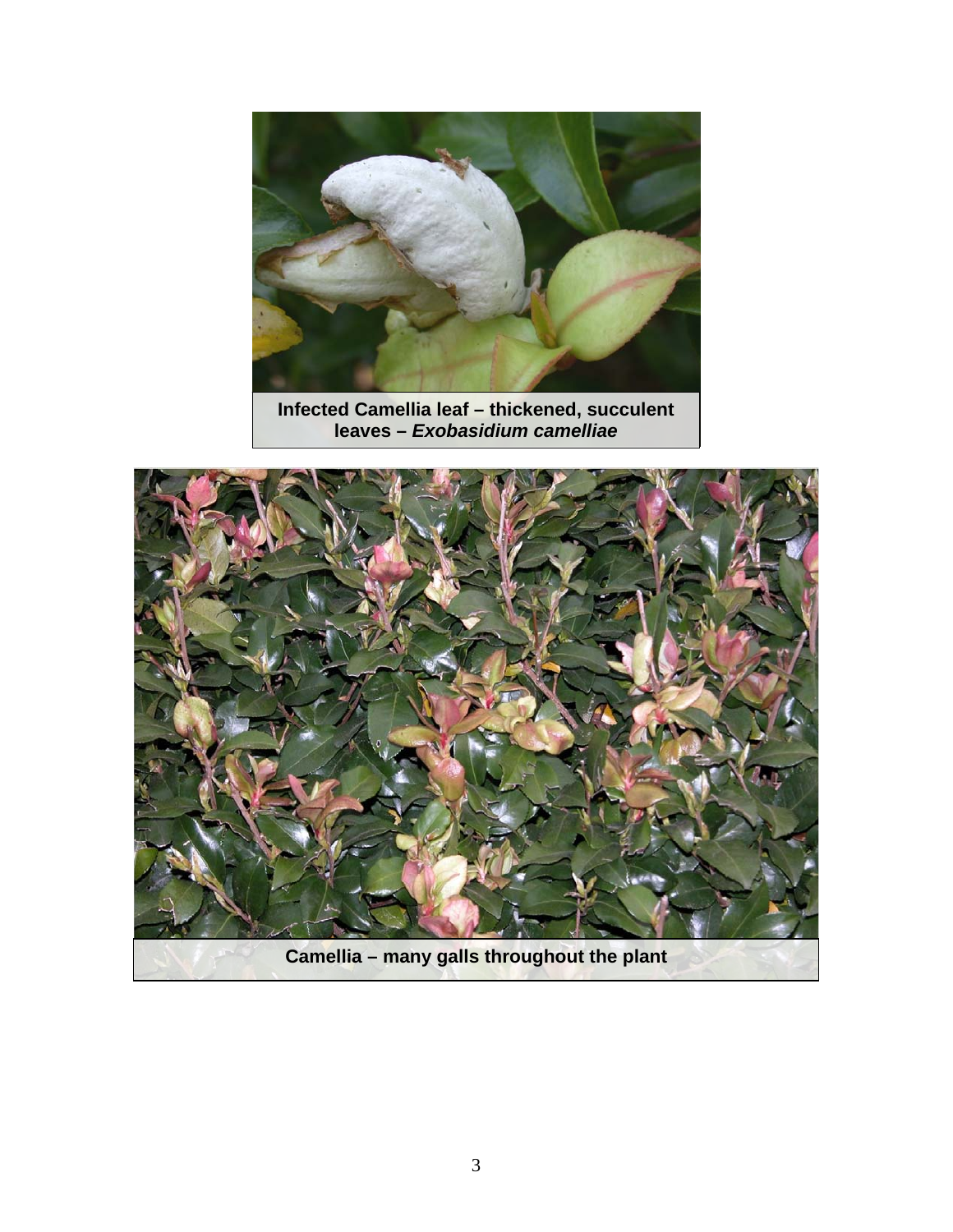

As the galls age, they shrivel, hardened, and become dark brown or black in color as shown below. Galls usually form on the leaves but can infect woody tissues, such as stems, and flowers and seed pods.



**Management** for leaf galls on azalea and camellia depends on early detection and removal of the galls before they turn white (=spore production). **Sanitation will be**